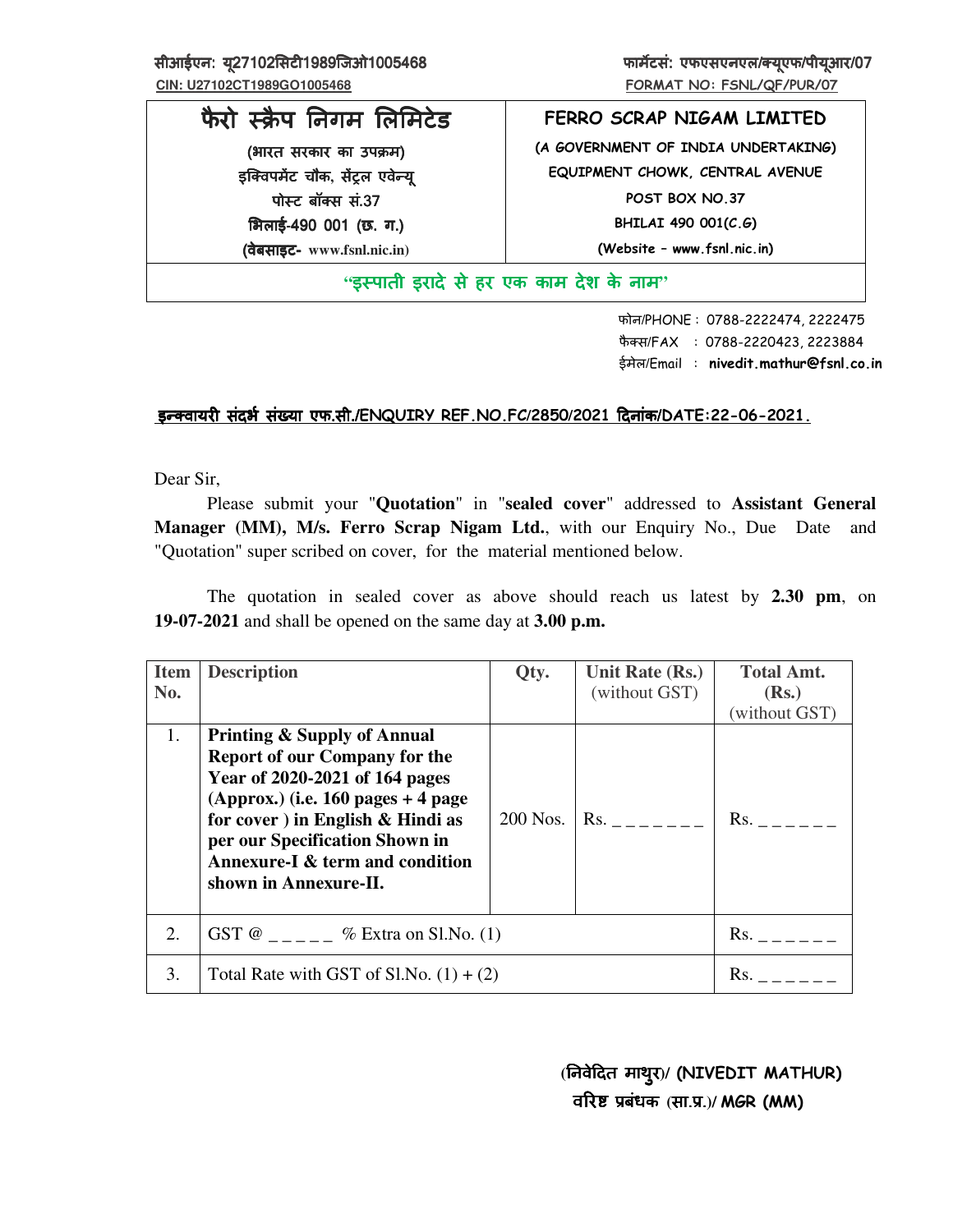#### **Annexure-I**

#### **SPECIFICATION OF PRINTING OF ANNUAL REPORT FOR THE YEAR 2020-2021:-**

| (a) Size of the book      | $: 81/2" \times 101/2"$                                                                                               |
|---------------------------|-----------------------------------------------------------------------------------------------------------------------|
| (b) Total number of pages | : 164 pages approx.(160 pages+4 page for cover)                                                                       |
| (c) Cover Paper           | : Preferably 300 GSM Indian Art paper<br>(Three samples of different GSM paper and quote to be provided for approval) |
| (d) Inside Text           | : 135 GSM Indian Art paper<br>(Three samples of different GSM paper and quote to be provided for approval).           |

- (e) Outer cover should : 4 colour & spot laminated
- (f) Remaining text in bi colours. :Text will be both in English or Hindi.

## **GRAPHS AND PHOTOGRAPHS:**

- (a) upto 4 nos. graphs with English and Hindi caption to be printed.
- (b) Graphs will be designed by printer subject to our approval.
- (c) Upto eight passport size photograph on inner side of the cover page and upto six photographs inner side of the back cover with English and Hindi captions.
- (d) Cover / back cover upto six photographs to be designed by the printer and approved by us.

## **PRINTING OF HINDI AND ENGLISH ANNUAL REPORT:**

 There would be separate Annual Report of Hindi version and Separate Annual Report for English Version. For English and Hindi version of Annual Report the Balance Sheet gets printed in the left side & Profit & Loss Account gets printed in the right side has to be ensured.

## **NOTE: -**

- 1) The printing content/matter will be provided in CD/ Soft Copy.
- 2) The above requirements may vary and rates should be quoted in such a way so that payment can be made proportionately on actual execution of the job.
- 3) On our approval to the proof of printing matter, the printer has to be provided us soft copy of the entire matter (Hindi as well as English) in the C.D. within 7 days from the completion of the printing.
- 4) Page wise rate may be quoted for printing of additional page .
- 5) Perfect Binding of Annual Report is required.
- 6) Annual Report is an important document of the company which has to be distributed amongst various departments of Ministry as well as other PSUs. Hence to quality of annual report along with high quality graphs and photographs should give clear image and not hazy.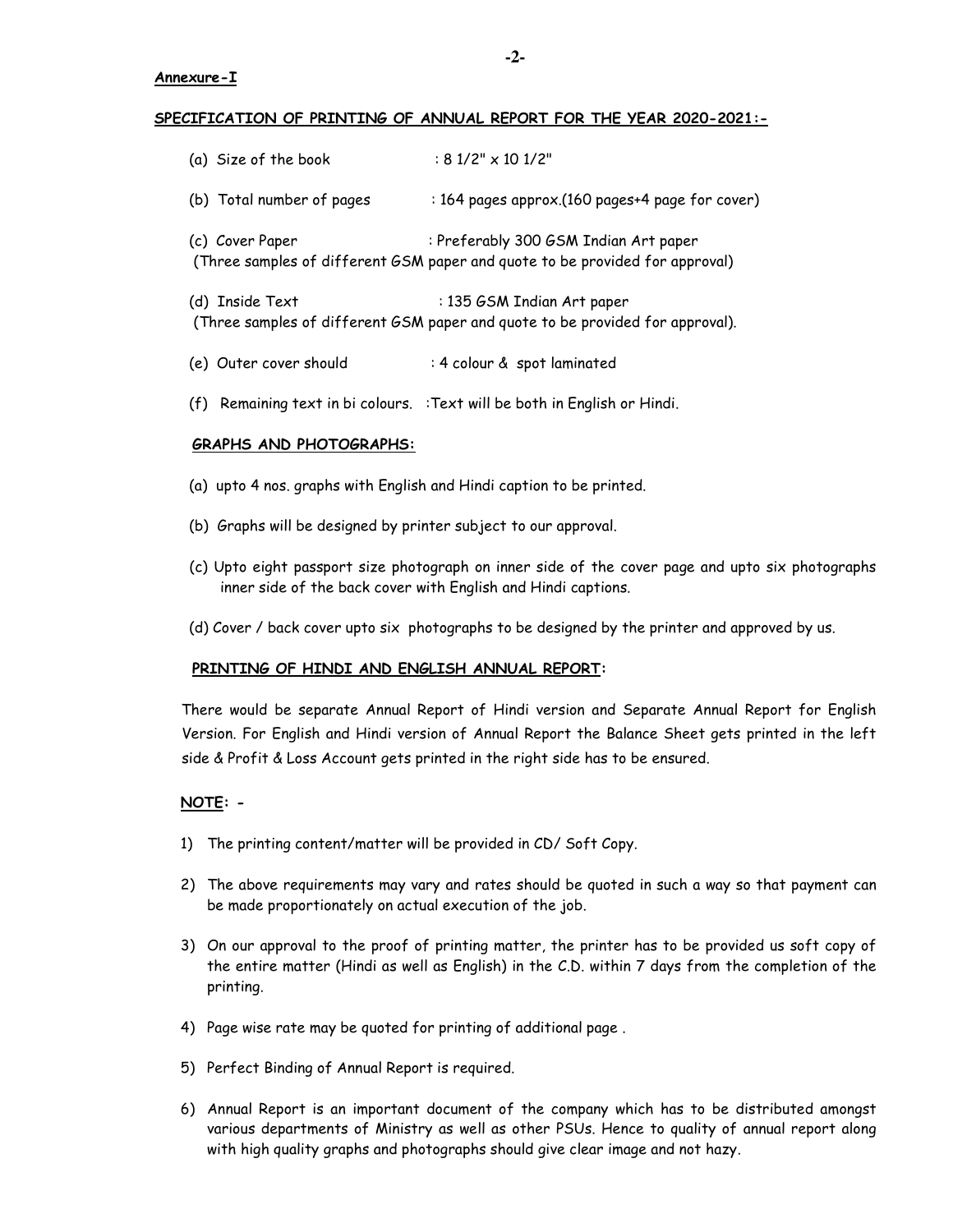- 7) The printing work has to be completed in time i.e. by  $1^{st}$  week of September, 2021, the delay on the part of printer shall no be acceptable.
- 8) Please refer to the terms & conditions in the separate Annexure-II enclosed herewith and confirm each point in your quotation.
- 9) Tenderers may visit our Corporate Office between 9am to 5pm on working days (expect  $2^{nd}$  & 4<sup>th</sup> Saturdays and Sundays) to see samples before submitting their offers.
- 10) Each page should be signed by authorized signatory of the tenderer and name & designation should be mentioned along with rubber stamp/seal of the tenderer as a token of acceptance.

 **NIVEDIT MATHUR SR. MGR (MM)**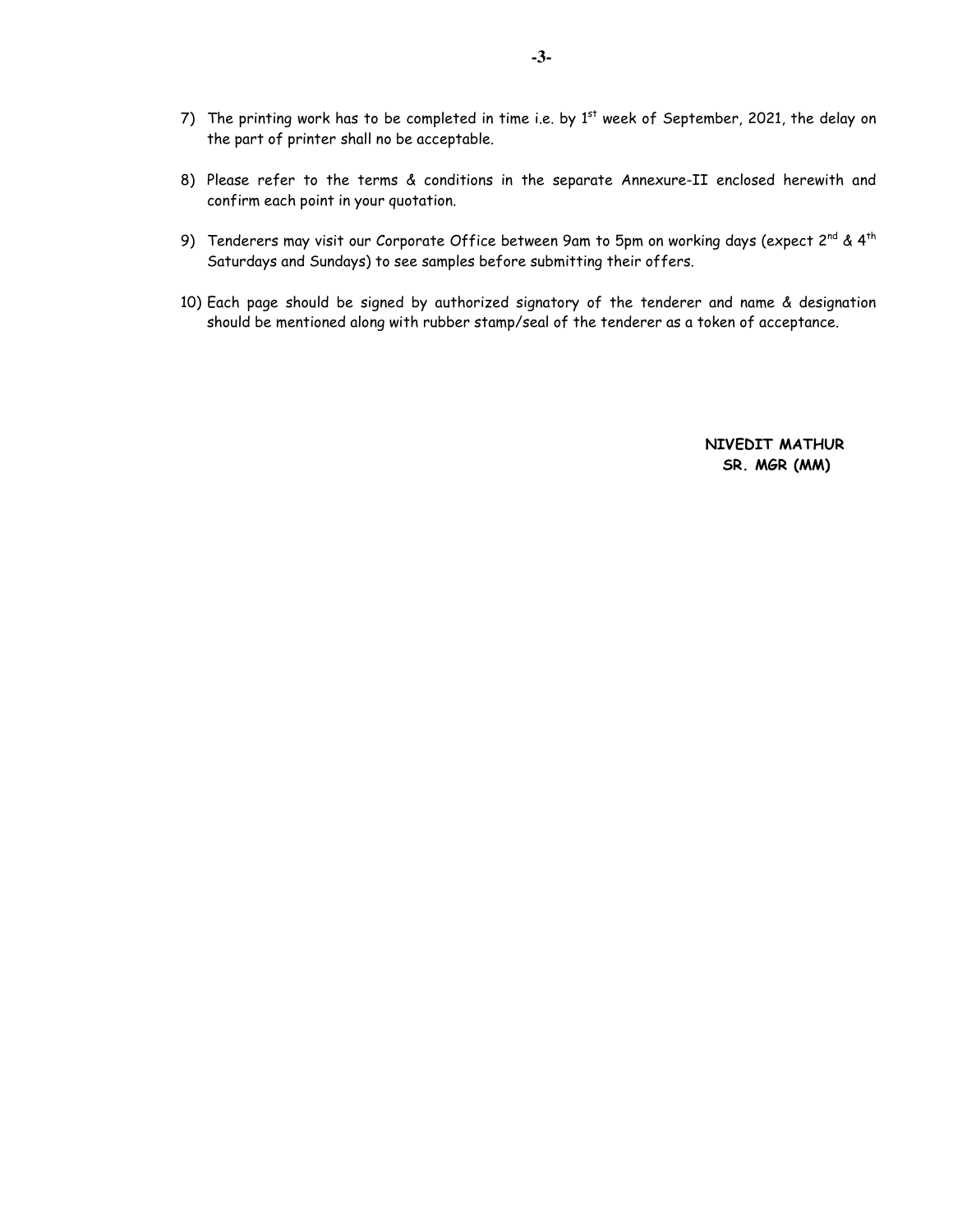# **ANNEXURE -II**

## **TERMS & CONDITIONS**

- 1. Enquiry No., Date& Due date must be super scribed on the envelope containing Quotation.
- 2. **Firm Price**: The prices quoted by the tenderer should be all inclusive net F.O.R. destination Corporate Office, Bhilai (C.G) and should remain firm through complete execution of the order. No escalation shall be entertained.
- 3. **GST**: Tenderer are requested to provide GST details as per **Annexure III** & **IV** and also mention the percentage of GST applicable separately & the rate should be quoted exclusive of GST.
- 4. **GST Registration :-**Tenderer shall ensure that their GST Registration and GST No. is valid and active at the time of opening of the tender.
- 5. **Preference to "Make in India"**: Preference to Make in India will be given as per **Annexure-V**.
- 6. **Validity**: Your quotation should be valid for a period of **90 days** from the date of opening of your offer.
- 7. **Delivery:** Printing & Supply of Annual report should be completed by 1<sup>st</sup> week of September, 2021.
	- a) Manuscript/Text and layout is to be provided by company secretary within 07 days from the date of order.
	- b) First proof within 10 days from the date of receipt of Final Manuscript/Text and layout to be given by our Company Secretary.
	- c) Final delivery within 15 days after final approval of proof by our Company Secretary.
- 8. **Packing, Loading, Lacing & Forwarding :-** The prices quoted by the tenderer shall be deemed to be inclusive of packing, loading and forwarding charges to ensure safety during transit.
- 9. **Checking /Verification etc :-**The printing matter (Proof) will have to be submitted to our Company Secretary for checking/ verification etc. before final printing.
- 10. **Payment**: 100% Payment shall be made within 30 days from the date of receipt of your bill along with certification from our Company Secretary towards quantity & quality and release of payment. The payment shall be admissible on actual quantity of job executed based on written advise to the successful tenderer in this regard from our Company Secretary.
- 11. **Bank Details**:-The Tenderer should state their **Banker's Name**, **Branch**, **Account No., PAN No.** & **IFS Code** reference**.**

| Date: | <b>Signature</b>               |  |
|-------|--------------------------------|--|
|       | Name (in block letter)         |  |
|       | <b>Designation</b>             |  |
|       | <b>Rubber Stamp of the Co.</b> |  |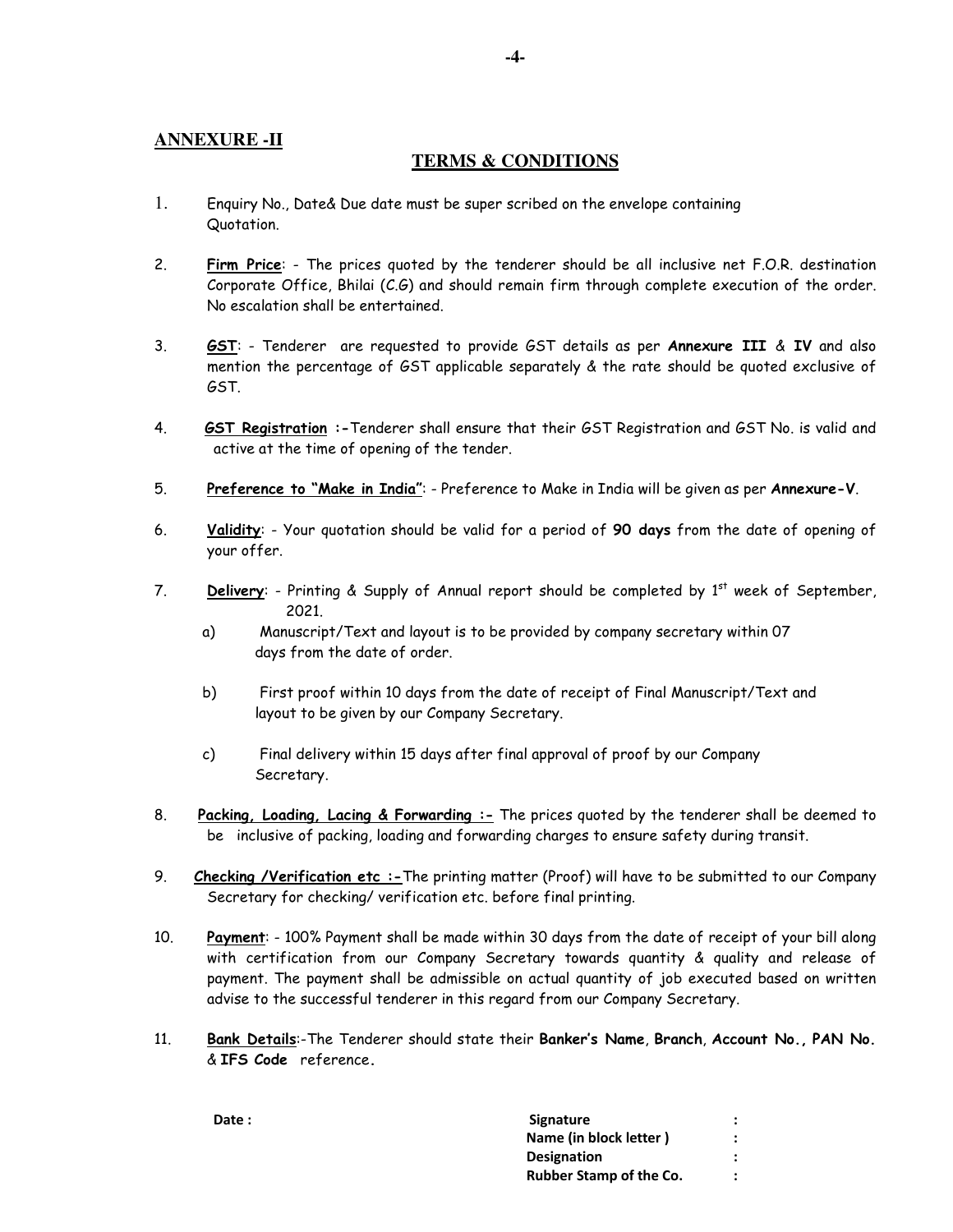- 12. **Transit Insurance:-** Transit insurance of the consignment, if any, shall be arranged by you at your own cost. Transit damage/loss etc. shall be entirely your risk.
- 13. **Guarantee:-** The Annual Report printed by the successful tenderer should be fully guaranteed towards quality of materials (paper, board etc.) and entire specifications as specified. In case any defects are noticed the same shall be rectified/replaced by the successful tenderer free of cost including the to & fro transportation for such rectifications /replacements.
- 14. **Liquidated Damage**: Penalty @ ½% per week of the value of the order unexecuted order shall be charged for delay in delivery beyond the scheduled delivery period subject to a maximum of 5% of the value of the unexecuted order. Proportionate penalty for part of a week shall also be payable by you. The penalty falling due shall be recoverable from your bill(s).

However, L.D. is exempted on account of force majeure conditions i.e. Lockout, Strike, Transporter's Strike, Riot, Civil War, Restrictions imposed by Govt. and acts of God like Flood, Earthquake, Fire etc. which are beyond your control.

- 15. **Risk Purchase**: In the event of your failure to execute the order, FSNL reserves the right to procure the same from some other source and the extra cost, if any, incurred by FSNL on such account and the duties and taxes thereof shall be recoverable from you. Your offer shall be rejected, if this Risk Purchase clause is not accepted.
- 16. **Disputes**: Should any dispute as regards quality, quantity, specification, interpretations of the purchase order terms or methodology for execution of supply arise, the decision of FSNL will be final and binding upon you.
- 17. **Arbitration**: All disputes or differences whatsoever arising between the parties out of or relating to the construction, meaning and operation or effect of this contract or the breach thereof shall be settled by arbitration in accordance with the Rules of Arbitration of the Indian Council of Arbitration and the award made in pursuance thereof shall be binding on the parties.
- 18. **Supply of material/ Bills :-** The place of supply of material/services and place of submission of bill should be one and same i.e. Billed to & shipped to should be one and same. Tenderer should submit GST return mentioning the GST number of the State where the material has been supplied or services has been provided.

 The party has to submit GST Compliance Invoice & in case Liquidated damage is applicable, then GST on Liquidated damage will also be recovered from the party.

| Date: | <b>Signature</b>               |         |
|-------|--------------------------------|---------|
|       | Name (in block letter)         |         |
|       | <b>Designation</b>             |         |
|       | <b>Rubber Stamp of the Co.</b> | $\cdot$ |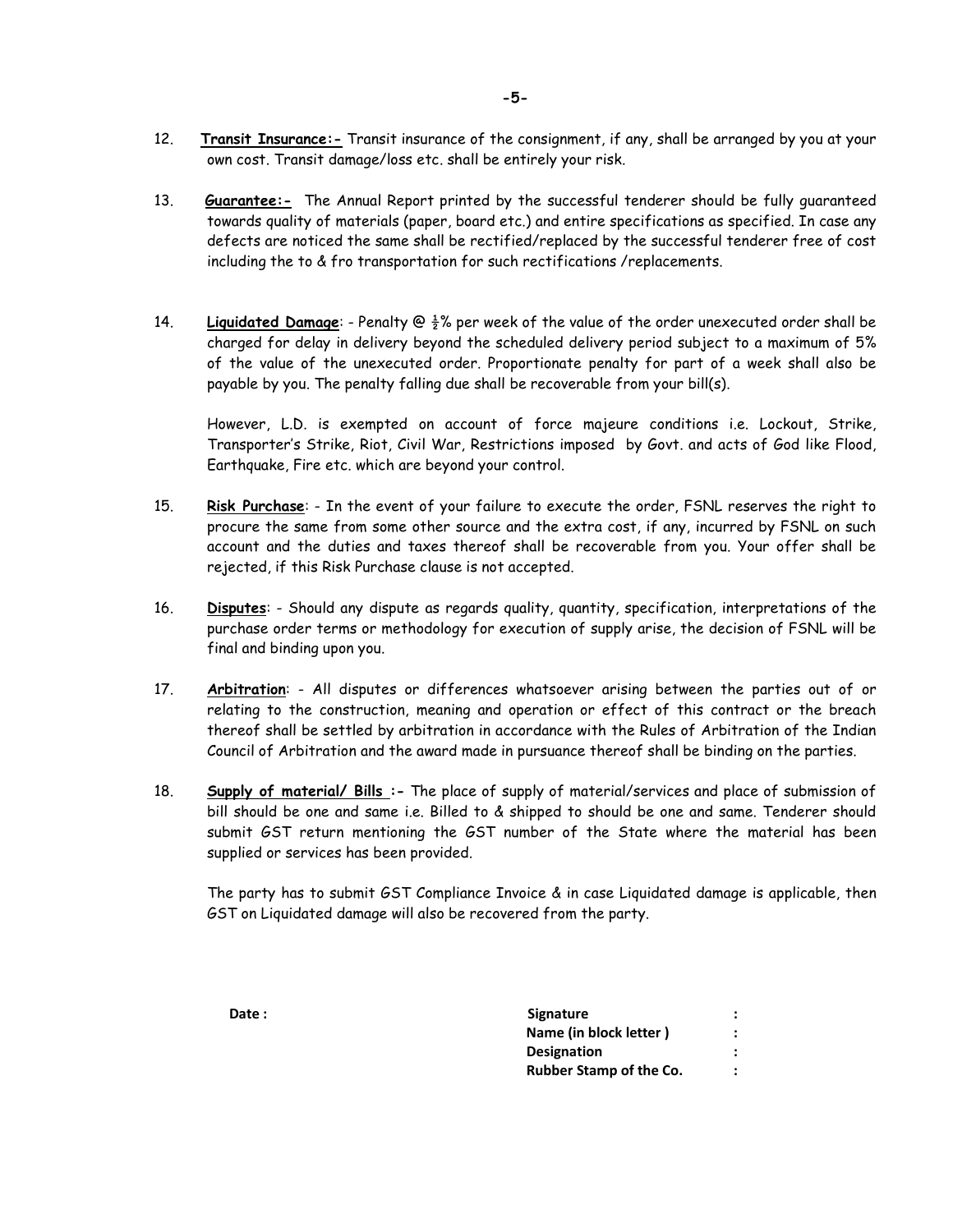19. **MSME**: - Tenderer(s) falling under MSME category and having valid registration certificate with NSIC, are required to submit registration certificate to enable us to consider under MSME, so that applicable benefits/facilities shall be provided as per procurement policy of Government of India.

 "**All MSEs will have to make declaration of Udyog Adhar Memorandum (UAM) number on Central Public Procurement Portal (CPPP), failing which such bidders will not be able to enjoy the benefits as per Public Procurement Policy for MSEs order, 2012 for tenders invited electronically through CPPP**".

- 20. **Jurisdiction**: Disputes, if any, arising out of this transaction are subject to provisions of competent court having jurisdiction over Durg.
- 21. Environment, health and safety of the organization :- The supply of material(s) as stipulated in this tender should not adversely affect the environment, health and safety of the organization.
- 22**. Blacklisting :-** The tenderer hereby declares that they have never been blacklisted and/or therewere no debarring action against them by any Govt. organization/ CPSE/ Court. Further vendors who are found blacklisted at any later stage their bid/offer shall be liable for cancellation.

Also those vendors who cannot execute the job/supply as per the order, FSNL in its sole discretion reserves the right to cancel the order and blacklist the firm without any notice.

- 23. **Tender acceptance**: FSNL does not bind itself to accept the lowest in or any of thetenders and reserves the right to reject any or all the tenders, reduce or increase the quantities without assigning any reason whatsoever.
- 24. **Quantity Discount**: Quantity discount if any at various level should be indicated.
- 25. **Regret letter**: Please forward your regret letter in case you do not wish to quote.

All the above terms & conditions are acceptable to us.

**Date :** Signature : **Signature** : **Signature** : **Signature** : **Signature** : **Signature** : **Signature** : **Signature** : **Signature** : **Signature** : **Signature** : **Signature** : **Signature** : **Signature** : **Signature** : **Sign Name (in block letter ) : Designation : The Second Second Second Second Second Second Second Second Second Second Second Second Second Second Second Second Second Second Second Second Second Second Second Second Second Second Second Second Second Rubber Stamp of the Co.** :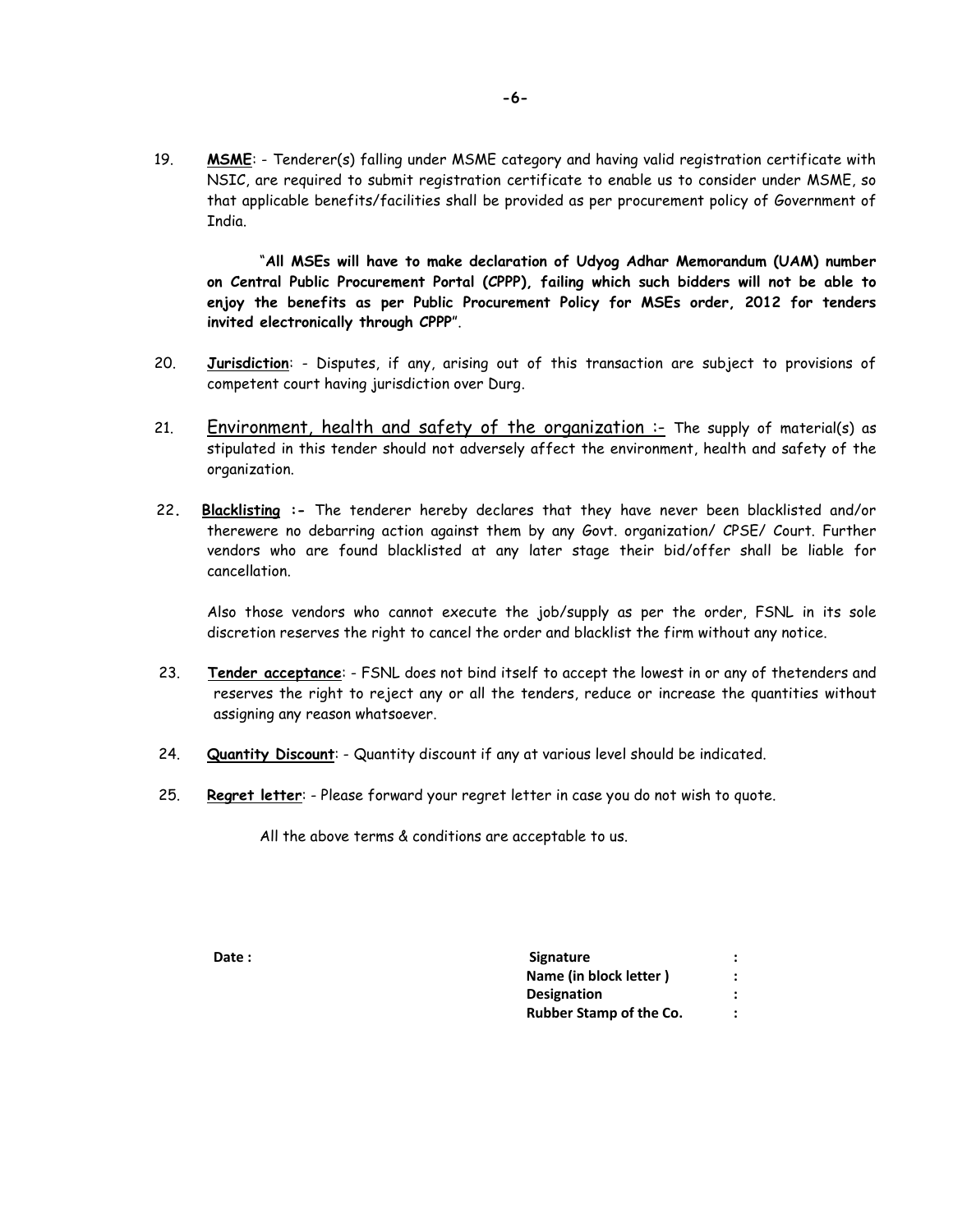# **ANNEXURE - III**

Please indicate the @ ……….% of GST applicable and provide copy of GST Registration Certificate. Tenderers are requested to provide following information for GST Compliance: -

| Vendor Name | Name of<br>Authorised<br>Person under | Place of Business                                                                     |         | GST Regn<br>No. | Whether<br>under<br>Composition<br>Scheme |     | <b>HSN</b><br>Code |
|-------------|---------------------------------------|---------------------------------------------------------------------------------------|---------|-----------------|-------------------------------------------|-----|--------------------|
|             | GST with<br>Mobile No. &<br>Email ID. | Principal<br>Additional<br>Place of<br>Place of<br><b>Business</b><br><b>Business</b> | (GSTIN) | Yes             | No                                        | No. |                    |
|             |                                       |                                                                                       |         |                 |                                           |     |                    |
|             |                                       |                                                                                       |         |                 |                                           |     |                    |
|             |                                       |                                                                                       |         |                 |                                           |     |                    |
|             |                                       |                                                                                       |         |                 |                                           |     |                    |
|             |                                       |                                                                                       |         |                 |                                           |     |                    |
|             |                                       |                                                                                       |         |                 |                                           |     |                    |
|             |                                       |                                                                                       |         |                 |                                           |     |                    |

| Date: | <b>Signature</b>               |  |
|-------|--------------------------------|--|
|       | Name (in block letter)         |  |
|       | <b>Designation</b>             |  |
|       | <b>Rubber Stamp of the Co.</b> |  |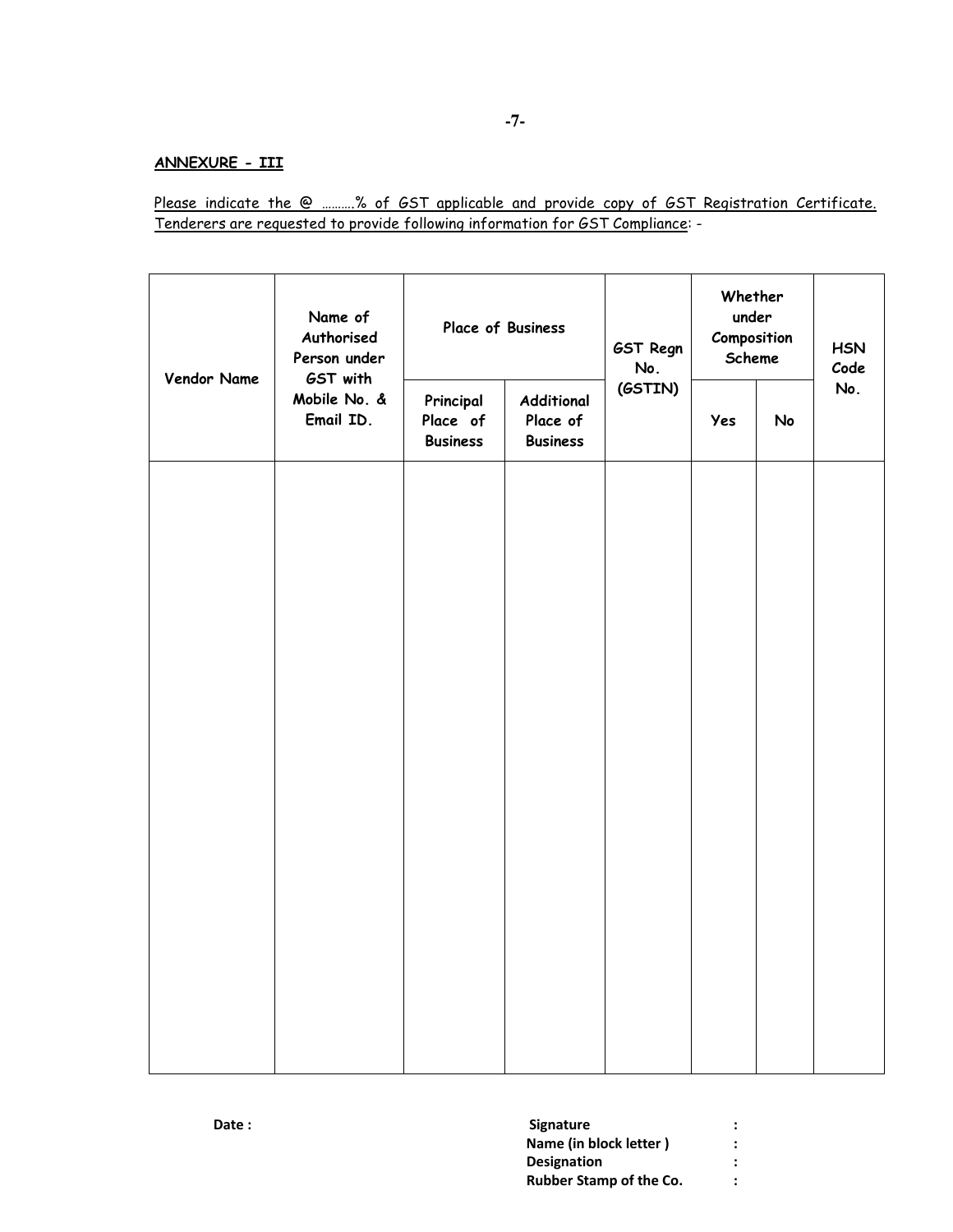# **Following undertaking is to be provided by Contractor/ vendor's at the time of submission of quotation:-**

- 1.(a) We agree to do all things not limited to providing GST invoices or other documentation as per GST law relating to the above supply, payment of taxes, timely filling of valid statutory returns for tax period on the Goods and Service tax portal etc. that may be necessary to match the invoice on GST common portal and enable FSNL to claim input tax credit in relation to any GST payable under this Agreement or in respect of any supply/ service under this agreement.
- (b) In case the Input Tax Credit of GST is denied or demand is recovered from FSNL on account of any non- compliance by the vendor/supplier/contractor, including non-payment of GST charged and recovered, the contractor shall indemnify FSNL in respect of all claims of tax, penalty and/or interest, loss, damages, costs, expenses and liability that may arise due to such noncompliance.
- (c) Contractor/Vendor shall maintain high GST compliance rating track record at any given point of time.
- (d) The Contractor/ Vendor shall avail the most beneficial notification, abatements, exemptions etc., if any, as applicable for the supplies/services under the Goods and Service Tax.
- 2. Any invoice issued in favour of FSNL shall contain the following particulars:
	- a. Name, address and GSTIN of the supplier;
	- b. Serial number of the invoice;
	- c. Date of issue;
	- d. Name, address and GSTIN of the recipient (FSNL Unit/C.O)
	- e. Name and address of the recipient and the address of the delivery, along with the State and its code,"
	- f. HSN code of goods or Accounting Code of services;
	- g. Description of goods or services;
	- h. Quantity in case of goods and unit or Unique Quantity Code thereof;
	- i. Total value of supply of goods or services or both;
	- j. Taxable value of supply of goods or services or both taking into discount or abatement if any;"
	- k. Rate of tax (Central Tax, State Tax, Integrated Tax (for inter-state supply), Union Territory Tax or cess);"
	- l. Amount of tax charged in respect of taxable goods or services (Central Tax, State Tax, Integrated Tax (for inter-state supply), Union Territory Tax or cess);"
	- m. Place of supply along with the name of State, in case of supply in the course of inter-state trade or commerce;"
	- n. Address of the billing where the same is different from the place of supply.
	- o. Signature or digital signature of the supplier or his authorised representative on Invoice.

**Date :** Signature : **Signature** : **Signature** : **Signature** : **Signature** : **Signature** : **Signature** : **Signature** : **Signature** : **Signature** : **Signature** : **Signature** : **Signature** : **Signature** : **Signature** : **Sign Name (in block letter )**  $\qquad$  **: Designation : Rubber Stamp of the Co.**  $\cdot$  **:**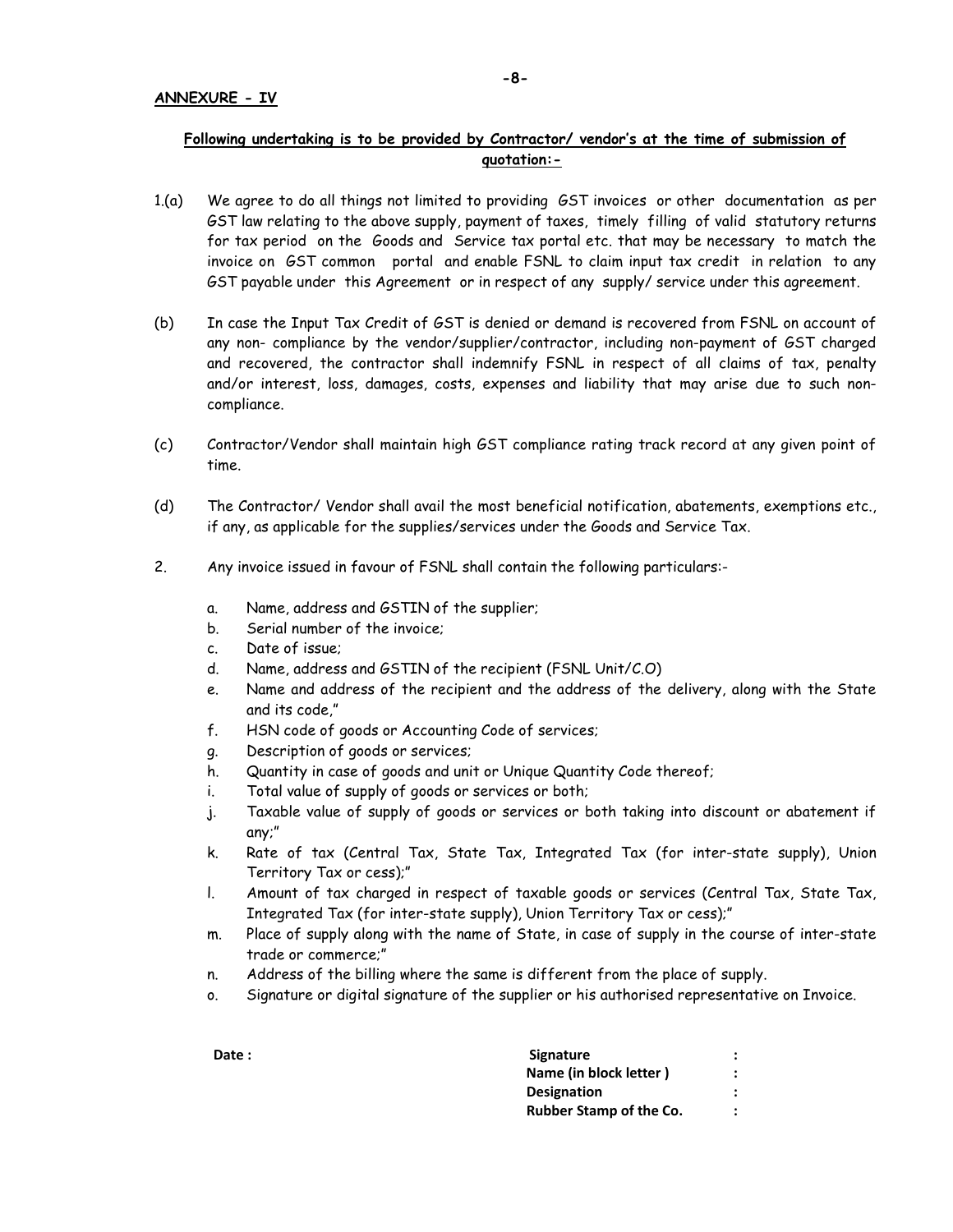- 3. GST invoice shall be prepared in triplicate, in case of supply of goods, in the following manner:
	- a. The original copy being marked as ORIGINAL FOR RECIPIENT;
	- b. The duplicate copy being marked as DUPLICATE FOR TRANSPORTER and
	- c. The triplicate copy being marked as TRIPLICATE FOR SUPPLIER.
- 4. GST invoice shall be prepared in duplicate, in case of supply of services, in the following manner :
	- a. The original copy being marked as ORIGINAL FOR RECIPIENT; and
	- b. The duplicate copy being marked as DUPLICATE FOR SUPPLIER.
- 5. In case of any advance given against any supplies contract, the supplier of the goods shall issue Receipt Voucher containing the details as prescribed in the GST Acts 2017 read with GST Rules, 2017.
- 6. For the purpose of the above mentioned requirements, the contractor/vendor shall provide necessary documents as may be necessary and shall allow inspection of the same to concerned authorities.

**All the above terms & Conditions are acceptable to us.** 

| Date: | <b>Signature</b>               |  |
|-------|--------------------------------|--|
|       | Name (in block letter)         |  |
|       | <b>Designation</b>             |  |
|       | <b>Rubber Stamp of the Co.</b> |  |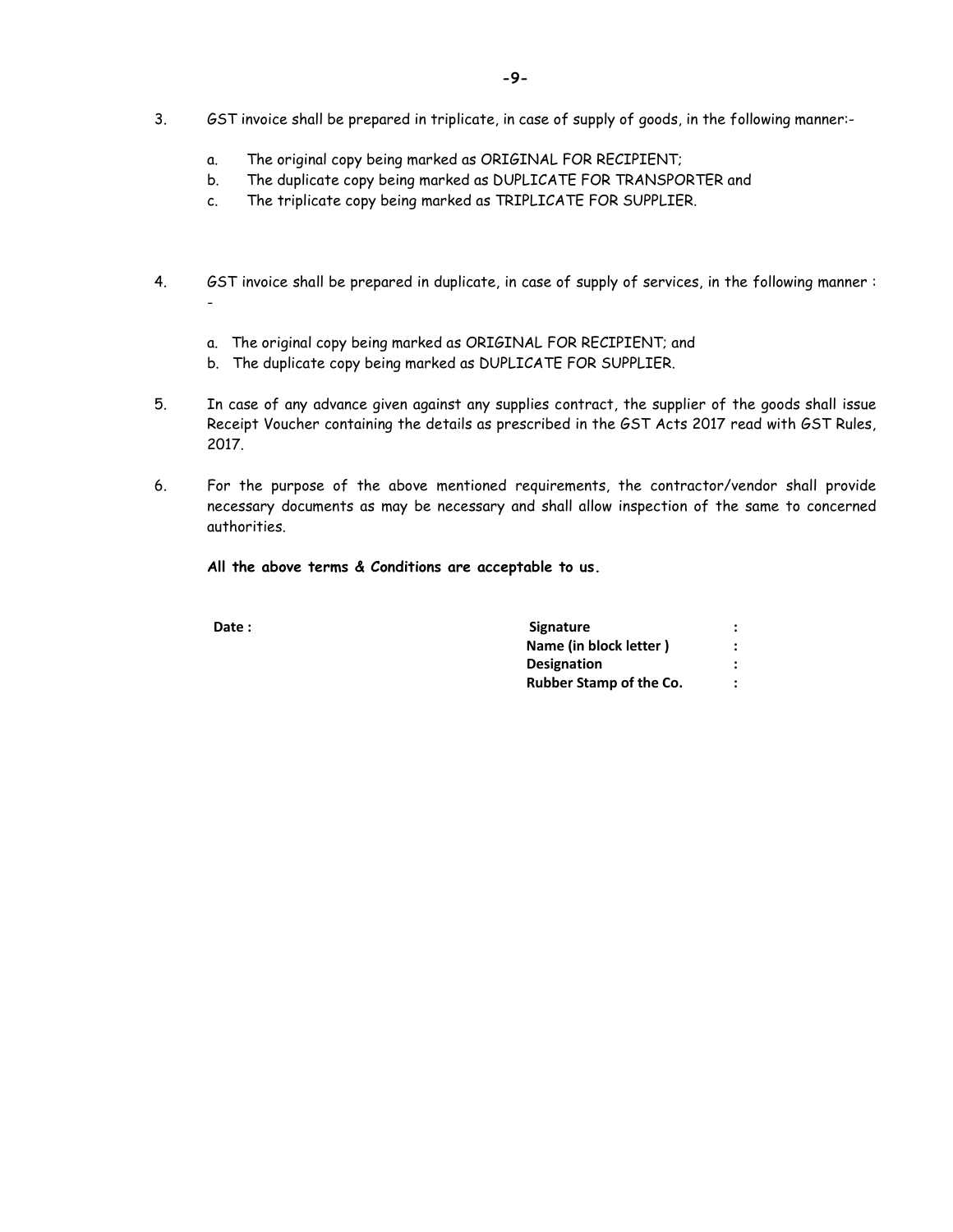## ANNEXURE – V

## **PREFERENCE TO "MAKE IN INDIA"**

## **1. Eligibility of Class-I Local Supplier/Class-II Local Supplier/Non-Local Suppliers" for different types of procurement.**

- (a). In procurement of all goods, service or works in respect of which the Nodal Ministry/Department has communicated that there is sufficient local capacity and local competition, only 'Class-I Supplier' as defined under this clause, shall be eligible to bid irrespective of purchase value.
- (b). In procurement of all goods, services or works not covered by sub-para 1(a) above and with estimated value of purchases less than Rs. 200 Crore, in accordance with Rule 161(iv) of GFR, 2017, Global tender enquiry shall not be issued except with the approval of competent authority as designated by Department of Expenditure. Only Class-I Local Supplier and 'Class-II Local Supplier, as defined under the Clause, shall be eligible to bid in procurements undertaken by procuring entities, except when Global tender enquiry has been issued. In global tender enquiries, 'Non-Local Suppliers' shall also be eligible to bid along with Class-I Local Suppliers' and 'Class-II Local Suppliers'.
- (c). For the purpose of this clause, works includes Engineering, Procurement and Construction (EPC) contracts and services include System Integrator (SI) contracts.

## **2. Purchase Preference :-**

- (a). Purchase preference shall be given to Class-I Local Supplier in procurements undertaken by procuring entities in the manner specified here under.
- (b). In the procurements of goods or works, which are covered by Para 1(b) above and which are divisible in nature, the 'Class-I Local Supplier' shall get purchase preference over 'Class-II Local Supplier' as well as 'Non-Local Supplier, as per following procedure:
	- (i). Among all qualified bids, the lowest bid will be termed as L1. If L1 is 'Class-I Local Supplier, the contract for full quantity will be awarded to L1.
	- (ii). If L1 bid is not a 'Class-I Local Supplier, 50% of the order quantity shall be awarded to L1. Thereafter, the lowest bidder among the 'Class-I Local Supplier will be invited to match the L1 price for the remaining 50% quantity subject to the Class-l Local Supplier's quoted price falling within the margin of purchase preference, and contract for that quantity shall be awarded to such 'Class-I Local Supplier subject to matching the L1 price.

In case such lowest eligible 'Class-I Local Supplier fails to match the L1 price or accepts less than the offered quantity, the next higher Class-I Local Supplier within the margin of purchase preference shall be invited to match the L1 price for remaining quantity and so on, and contract shall be awarded accordingly. In case some quantity is still left uncovered on Class-I Local Suppliers, then such balance quantity may also be ordered on the L1 bidder.

| <b>Signature</b>               |  |
|--------------------------------|--|
| Name (in block letter)         |  |
| <b>Designation</b>             |  |
| <b>Rubber Stamp of the Co.</b> |  |
|                                |  |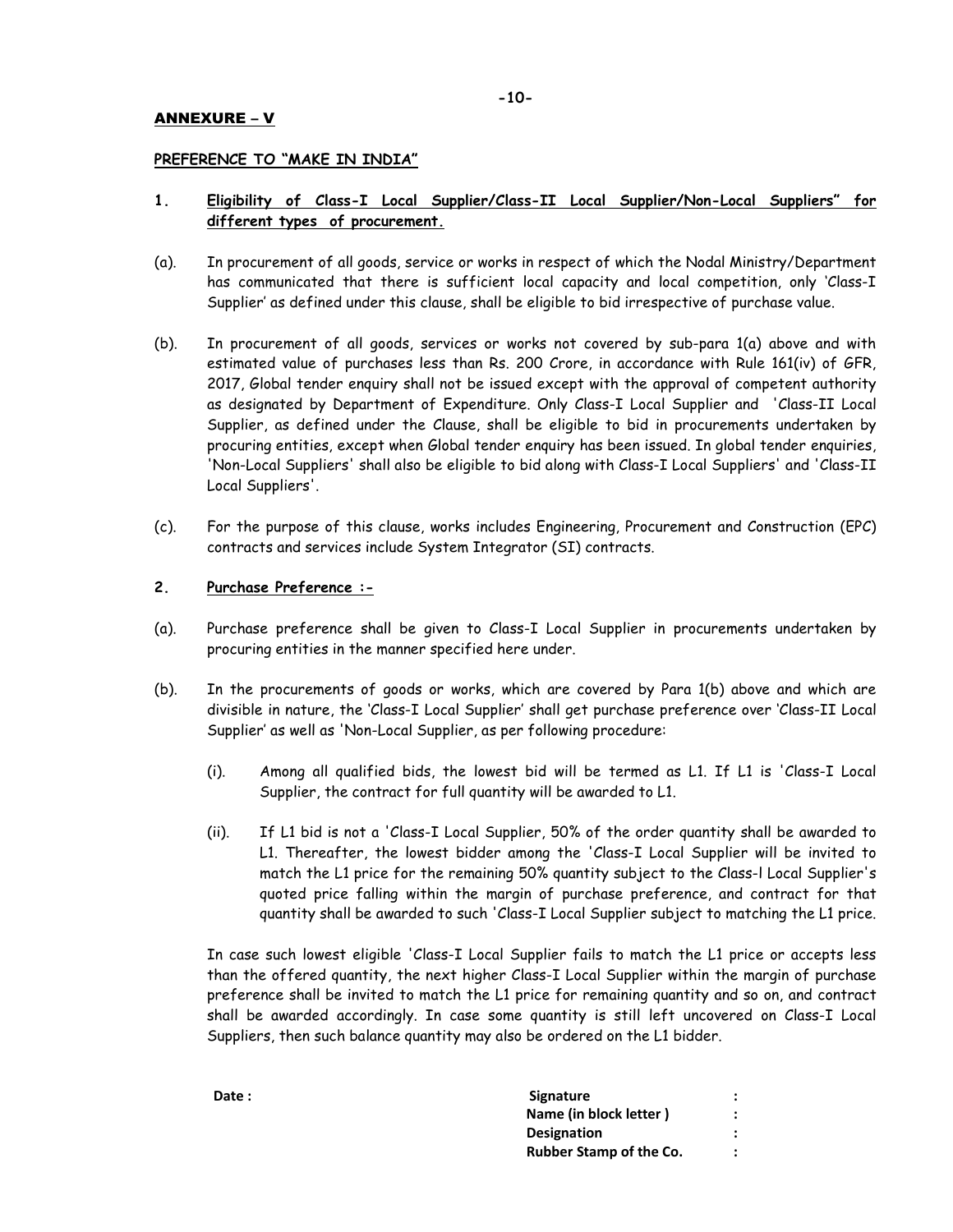- (c). In the procurements of goods or works, which are covered by para 1(b) above and which are not divisible in nature, and in procurement of services where the bid is evaluated on price alone, the 'Class-I Local Supplier' shall get purchase preference over' Class-II Local Supplier' as well as 'Non-Local Supplier', as per following procedure:
	- (i). Among all qualified bids, the lowest bid will be termed as L1. If L1 is 'Class-I Local Supplier, the contract will be awarded to L1.
	- (ii). If L1 is not' Class-I Local Supplier', the lowest bidder among the 'Class-I Local Supplier', will be invited to match the L1 price subject to Class-I Local Supplier's quoted price falling within the margin of purchase preference, and the contract shall be awarded to such' Class-I Local Supplier' subject to matching the L1 price.
	- (iii). In case such lowest eligible 'Class-I Local Supplier' fails to match the L1 price, the 'Class-I Local Supplier' with the next higher bid within the margin of purchase preference shall be invited to match the L1 price and so on and contract shall be awarded accordingly. In case none of the 'Class-I Local Supplier' within the margin of purchase preference matches the L1 price, the contract may be awarded to the L1 bidder.
- (d). "Class-II Local Supplier" will not get purchase preference in any procurement, undertaken by procuring entities.

## **Verification of Local Content :-**

- (a). The Class-I Local Supplier/ 'Class-II Local Supplier at the time of tender, bidding or solicitation shall be required to indicate percentage of local content and provide self-certification that the item offered meets the local content requirement for Class-I Local Supplier/ 'Class-II Local Supplier, as the case may be. They shall also give details of the location(s) at which the local value addition is made.
- (b). In cases of procurement for a value in excess of Rs. 10 crores, the 'Class-I Local Supplier'/ 'Class-I Local Supplier' shall be required to provide a certificate from the statutory auditor or cost auditor of the company (in the case of companies) or from practicing cost accountant or practicing chartered accountant (in respect of suppliers other than companies) giving the percentage of local content.
- (c). Decision on complaints relating to implementation of this Clause shall be taken by the competent authority which is empowered to look into procurement related complaints relating to the procuring entity.
- (d). False declarations will be in breach of the Code of Integrity under Rule 175(1)(i)(h)) of the General Financial Rules for which a bidder or its successors can be debarred for up to two years as per Rule 151 (iii) of the General Financial Rules along with such other actions as may be permissible under law.
- (e). A supplier who has been debarred by any procuring entity for violation of this Clause shall not be eligible for preference under this Clause for procurement by any other procuring entity for the duration of the debarment. The debarment for such other procuring entities shall take effect prospectively from the date on which is comes to the notice of other procurement entities.

| Date: | <b>Signature</b>               |   |           |
|-------|--------------------------------|---|-----------|
|       | Name (in block letter)         |   | $\bullet$ |
|       | <b>Designation</b>             |   |           |
|       | <b>Rubber Stamp of the Co.</b> | : |           |